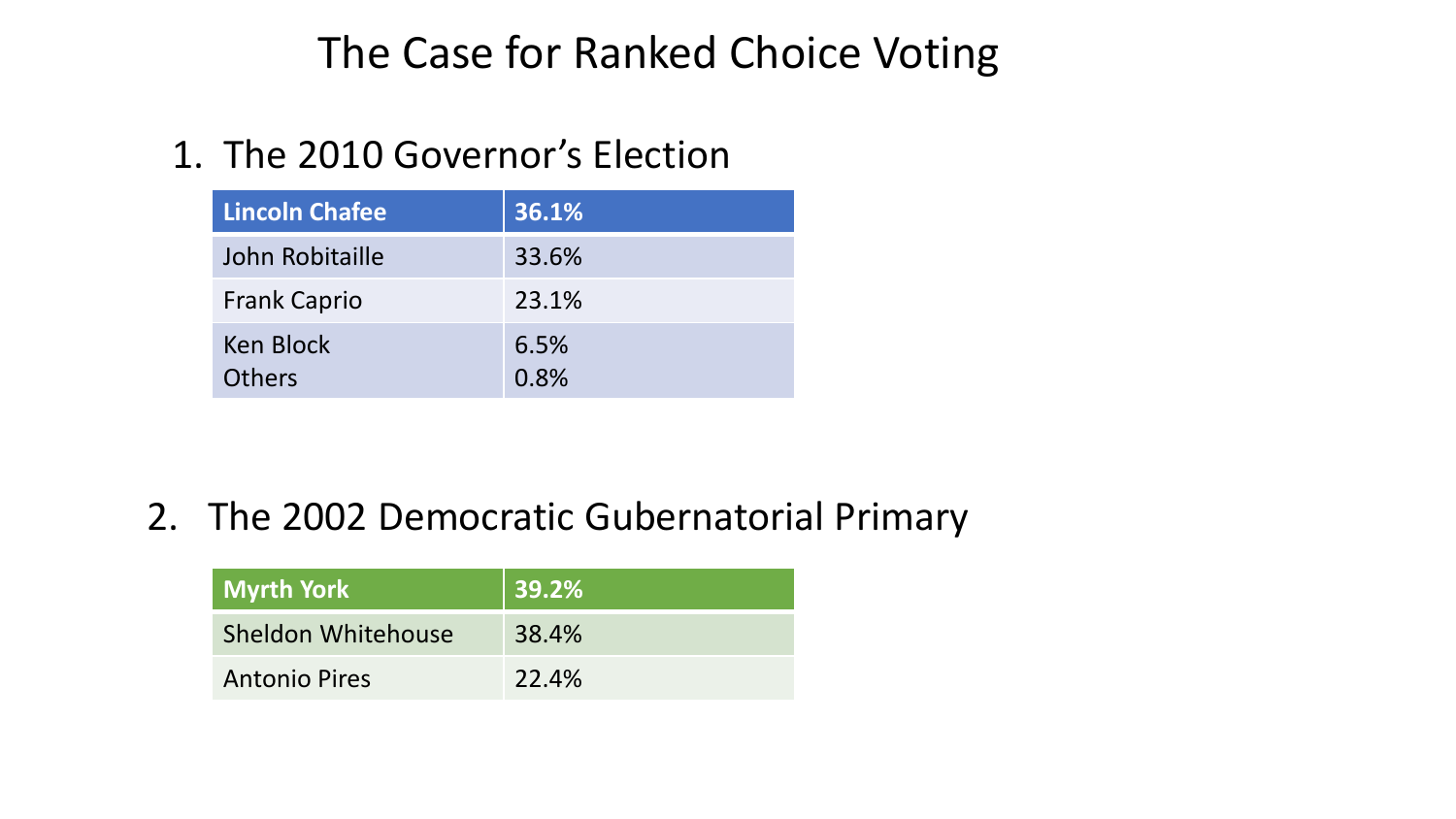# Ranked Choice Voting

Basic Rules:

Voters can list as many candidates as they wish, placing them in rank order. Voters will only make one trip to the polls, but their lower-ranking choices will allow for several rounds of vote counting.

- In the first round, all the first choice ballots are counted. If one candidate wins a majority, there is a winner and the election is finished. 1.
- If there is no majority winner in the first round there is a second round. In the second round, the candidate with the lowest total is taken off the ballot. The ballots listing the low candidate as the first choice are then redistributed according those voters' second choice. If that produces a majority, there is a winner and the election is finished. 2.
- If there is no majority winner in the second round, the remaining candidate with the lowest vote total is taken off the ballot. The ballots listing that candidate as the highest (remaining) choice are then redistributed according to those voters' next highest choice. If that produces a majority, there is a winner and the election is finished. 3.
- This process repeats until one candidate has won a majority. 4.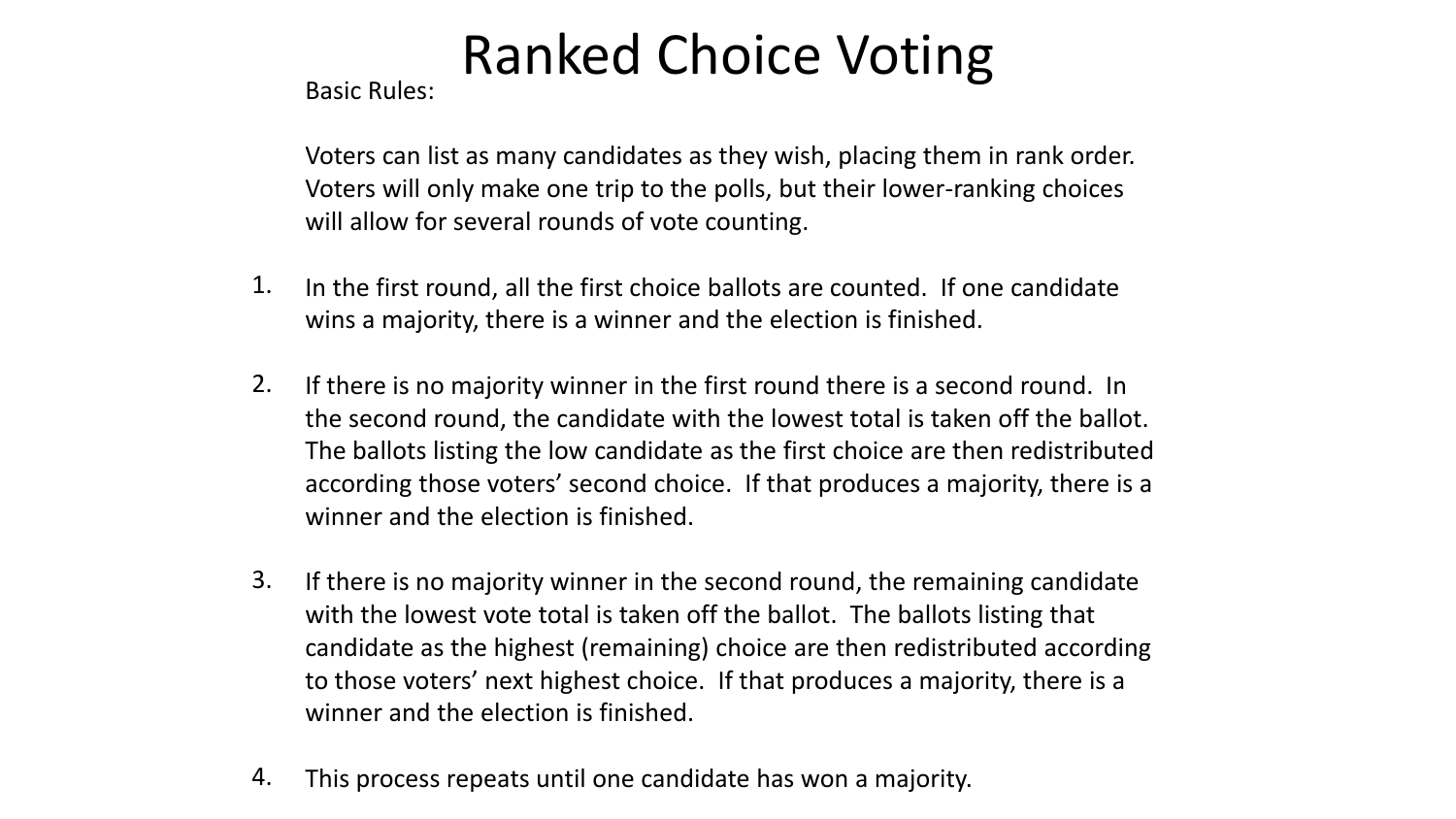### Sample Election 3 Candidates: Alice, Beatrice and Clara 27 Voters

|  | <b>10 Ballots</b> |
|--|-------------------|
|  |                   |

| <b>First Choice</b> | Alice           |
|---------------------|-----------------|
| Second Choice       | <b>Beatrice</b> |
| <b>Third Choice</b> | Clara           |

9 Ballots

| <b>First Choice</b>  | Beatrice |
|----------------------|----------|
| <b>Second Choice</b> | Clara    |
| <b>Third Choice</b>  | Alice    |

6 Ballots

| <b>First Choice</b> | Clara           |
|---------------------|-----------------|
| Second Choice       | <b>Beatrice</b> |
| <b>Third Choice</b> | Alice           |

| <b>First Choice</b>  | <b>Clara</b>    |
|----------------------|-----------------|
| <b>Second Choice</b> | Alice           |
| <b>Third Choice</b>  | <b>Beatrice</b> |

2 Ballots